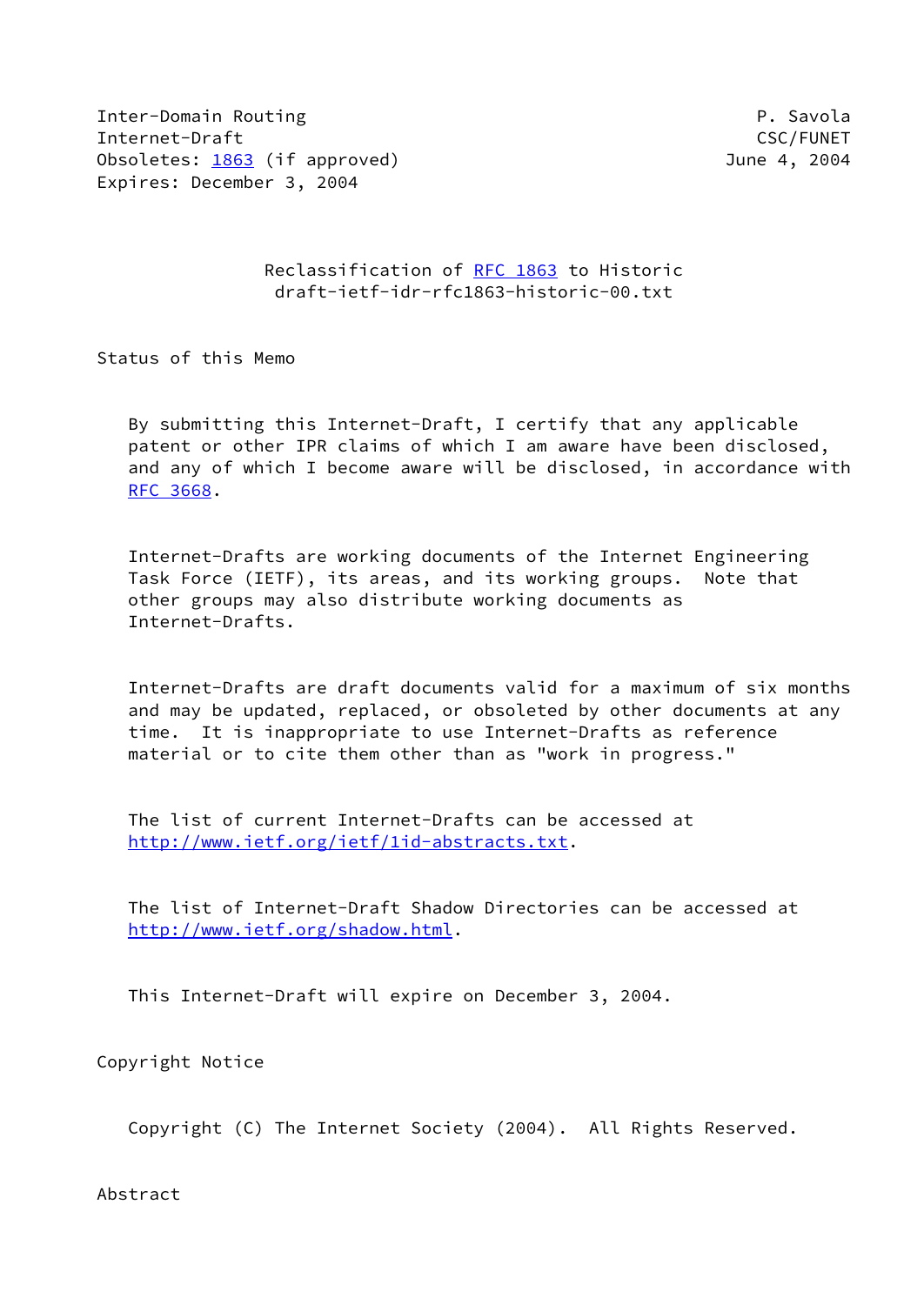This memo reclassifies [RFC 1863,](https://datatracker.ietf.org/doc/pdf/rfc1863) A BGP/IDRP Route Server alternative to a full mesh routing, to Historic status. This memo also Obsoletes [RFC 1863](https://datatracker.ietf.org/doc/pdf/rfc1863).

<span id="page-1-0"></span>[1](#page-1-0). Reclassification of [RFC 1863](https://datatracker.ietf.org/doc/pdf/rfc1863) to Historic

[RFC 1863](https://datatracker.ietf.org/doc/pdf/rfc1863)  $[1]$  describes the use of route servers as an alternative to BGP/IDRP full mesh routing.

| Savola | Expires December 3, 2004 | [Page 1] |
|--------|--------------------------|----------|
|        |                          |          |

| Internet-Draft | RFC 1863 to Historic | June 2004 |
|----------------|----------------------|-----------|
|----------------|----------------------|-----------|

In the context of this document the term ["RFC 1863](https://datatracker.ietf.org/doc/pdf/rfc1863) route server" is used to refer to a route server as specified in [RFC1863](https://datatracker.ietf.org/doc/pdf/rfc1863). Other uses of the term "route server" are outside the scope of this document.

 Implementations of [RFC 1863](https://datatracker.ietf.org/doc/pdf/rfc1863) route servers do not exist, and are not used as an alternative to full mesh routing. Therefore the [RFC 1863](https://datatracker.ietf.org/doc/pdf/rfc1863) is reclassified to Historic status.

 Current techniques that serve as an alternative to full mesh routing include BGP Route Reflectors  $[2]$ , BGP Confederedations  $[3]$  $[3]$  and the use of private AS numbers. IDRP for IP has never been standardized by the IETF and can be considered obsolete.

 Other uses of (non-RFC1863) route servers, rather than as an alternative to full mesh routing as described by [RFC 1863](https://datatracker.ietf.org/doc/pdf/rfc1863), are expected to continue be used for multiple purposes, but are out of the scope of this memo.

<span id="page-1-1"></span>[2](#page-1-1). Acknowledgements

Jeffrey Haas, John Scudder, Paul Jakma, and Yakov Rekhter provided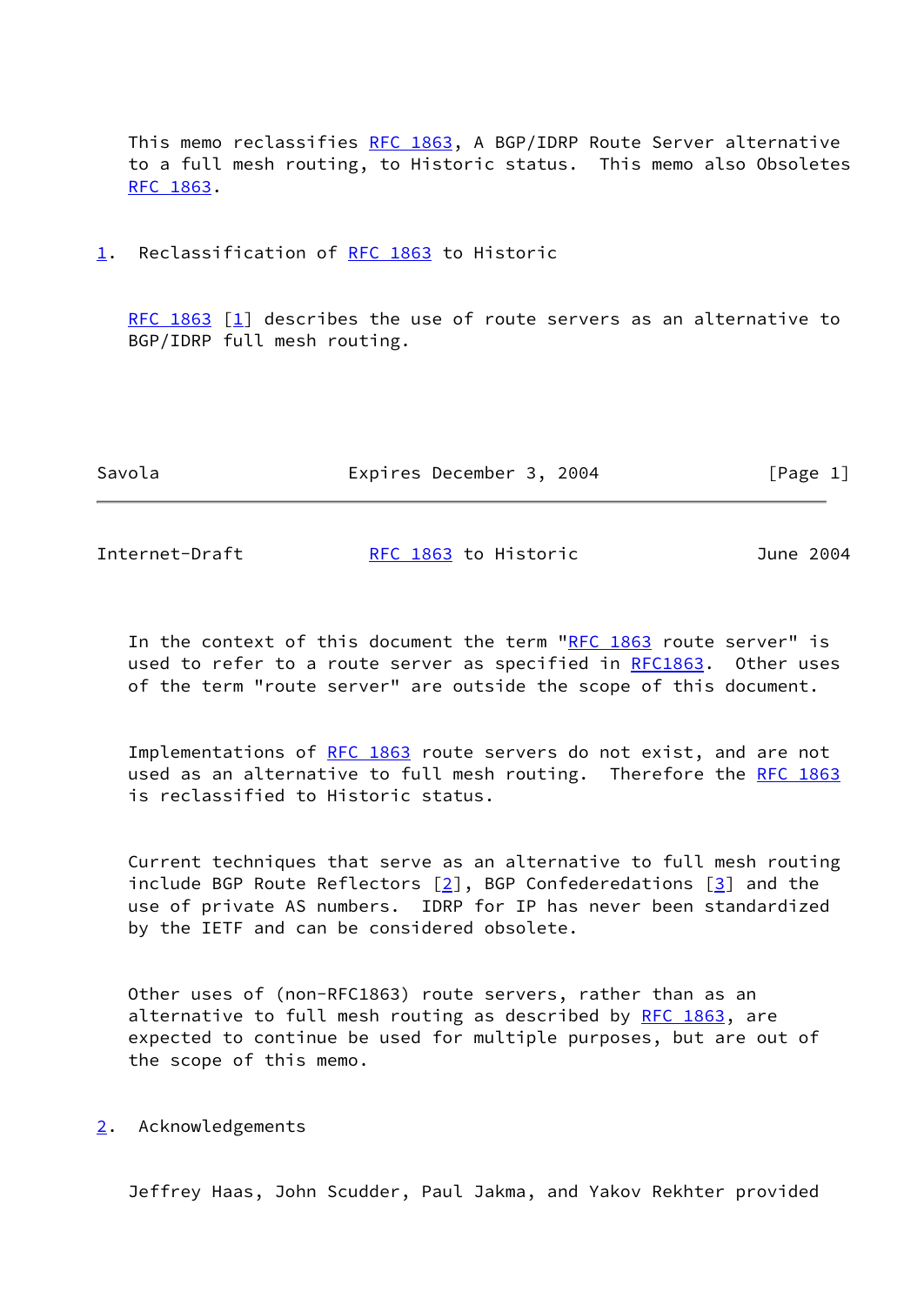useful background information for the creation of this memo. Scott Bradner, Jeffrey Haas and Yakov Rekhter provided substantial feedback during the WG last call.

<span id="page-2-3"></span>[3](#page-2-3). IANA Considerations

This memo includes no request to IANA.

 [[Note to the RFC-Editor: this section should be removed prior to publication.]]

<span id="page-2-4"></span>[4](#page-2-4). Security Considerations

Reclassifying [RFC 1863](https://datatracker.ietf.org/doc/pdf/rfc1863) has no security considerations.

- <span id="page-2-5"></span>[5](#page-2-5). References
- <span id="page-2-6"></span><span id="page-2-0"></span>[5.1](#page-2-6) Normative References
	- [1] Haskin, D., "A BGP/IDRP Route Server alternative to a full mesh routing", [RFC 1863,](https://datatracker.ietf.org/doc/pdf/rfc1863) October 1995.
- <span id="page-2-7"></span><span id="page-2-1"></span>[5.2](#page-2-7) Informative References
	- [2] Bates, T., Chandra, R. and E. Chen, "BGP Route Reflection An Alternative to Full Mesh IBGP", [RFC 2796](https://datatracker.ietf.org/doc/pdf/rfc2796), April 2000.

| Savola         | Expires December 3, 2004 | [Page 2]  |
|----------------|--------------------------|-----------|
|                |                          |           |
| Internet-Draft | RFC 1863 to Historic     | June 2004 |

<span id="page-2-2"></span> [3] Traina, P., McPherson, D. and J. Scudder, "Autonomous System Confederations for BGP", [RFC 3065](https://datatracker.ietf.org/doc/pdf/rfc3065), February 2001.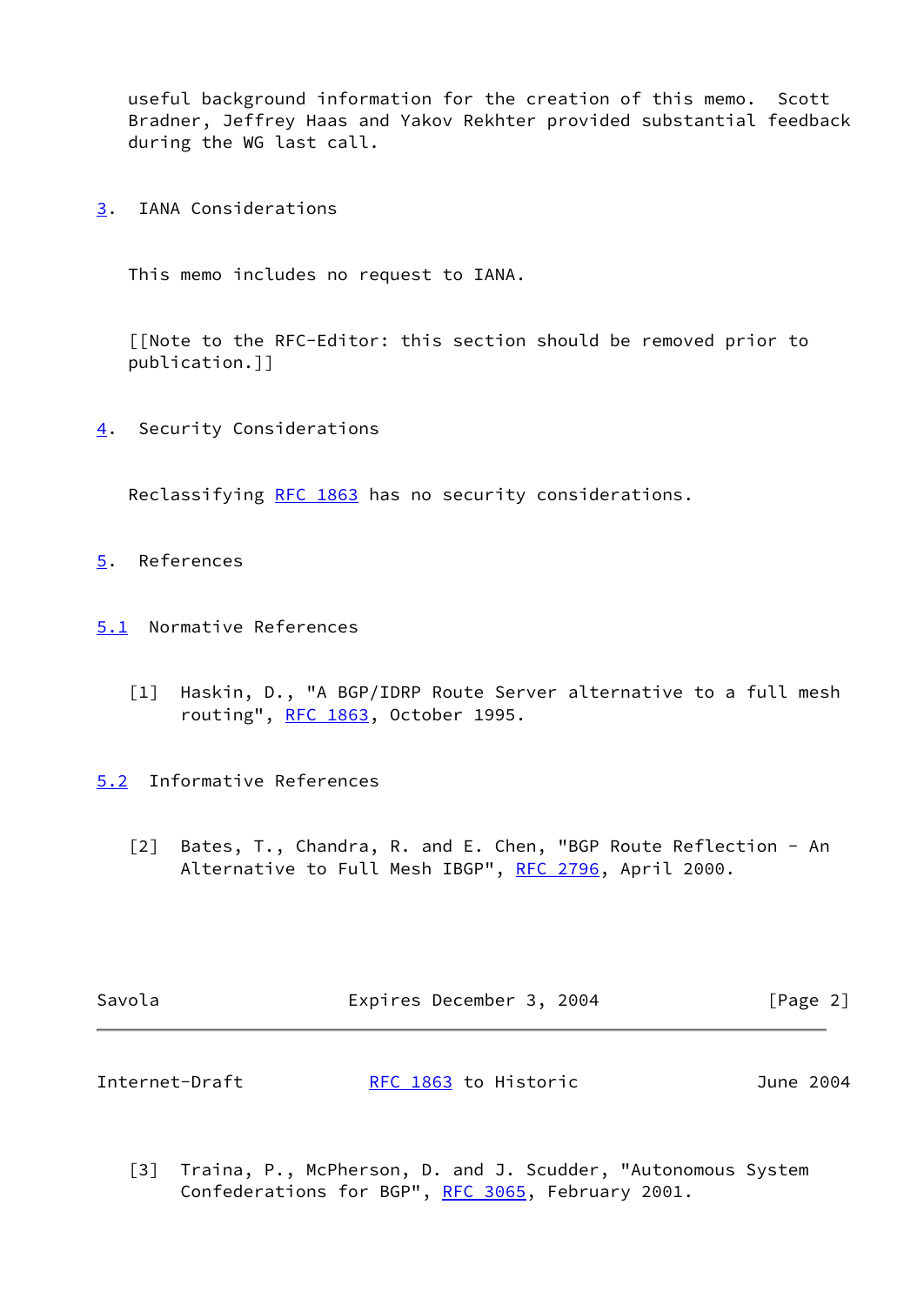Author's Address

 Pekka Savola CSC/FUNET

 Espoo Finland

EMail: psavola@funet.fi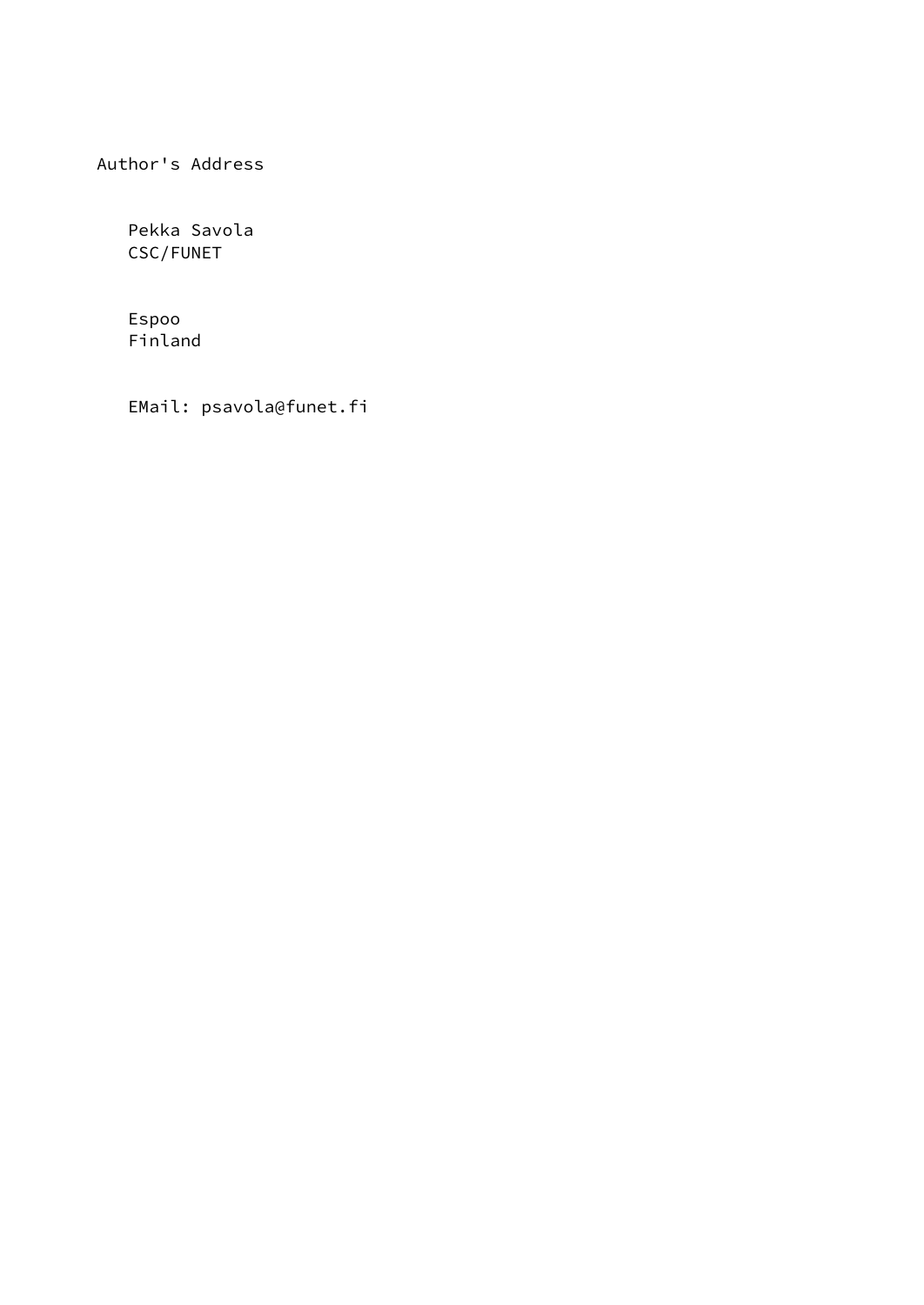Internet-Draft [RFC 1863](https://datatracker.ietf.org/doc/pdf/rfc1863) to Historic June 2004

Intellectual Property Statement

 The IETF takes no position regarding the validity or scope of any Intellectual Property Rights or other rights that might be claimed to pertain to the implementation or use of the technology described in this document or the extent to which any license under such rights might or might not be available; nor does it represent that it has made any independent effort to identify any such rights. Information on the procedures with respect to rights in RFC documents can be found in [BCP 78](https://datatracker.ietf.org/doc/pdf/bcp78) and [BCP 79](https://datatracker.ietf.org/doc/pdf/bcp79).

 Copies of IPR disclosures made to the IETF Secretariat and any assurances of licenses to be made available, or the result of an attempt made to obtain a general license or permission for the use of such proprietary rights by implementers or users of this specification can be obtained from the IETF on-line IPR repository at <http://www.ietf.org/ipr>.

 The IETF invites any interested party to bring to its attention any copyrights, patents or patent applications, or other proprietary rights that may cover technology that may be required to implement this standard. Please address the information to the IETF at ietf-ipr@ietf.org.

Disclaimer of Validity

 This document and the information contained herein are provided on an "AS IS" basis and THE CONTRIBUTOR, THE ORGANIZATION HE/SHE REPRESENTS OR IS SPONSORED BY (IF ANY), THE INTERNET SOCIETY AND THE INTERNET ENGINEERING TASK FORCE DISCLAIM ALL WARRANTIES, EXPRESS OR IMPLIED, INCLUDING BUT NOT LIMITED TO ANY WARRANTY THAT THE USE OF THE INFORMATION HEREIN WILL NOT INFRINGE ANY RIGHTS OR ANY IMPLIED WARRANTIES OF MERCHANTABILITY OR FITNESS FOR A PARTICULAR PURPOSE.